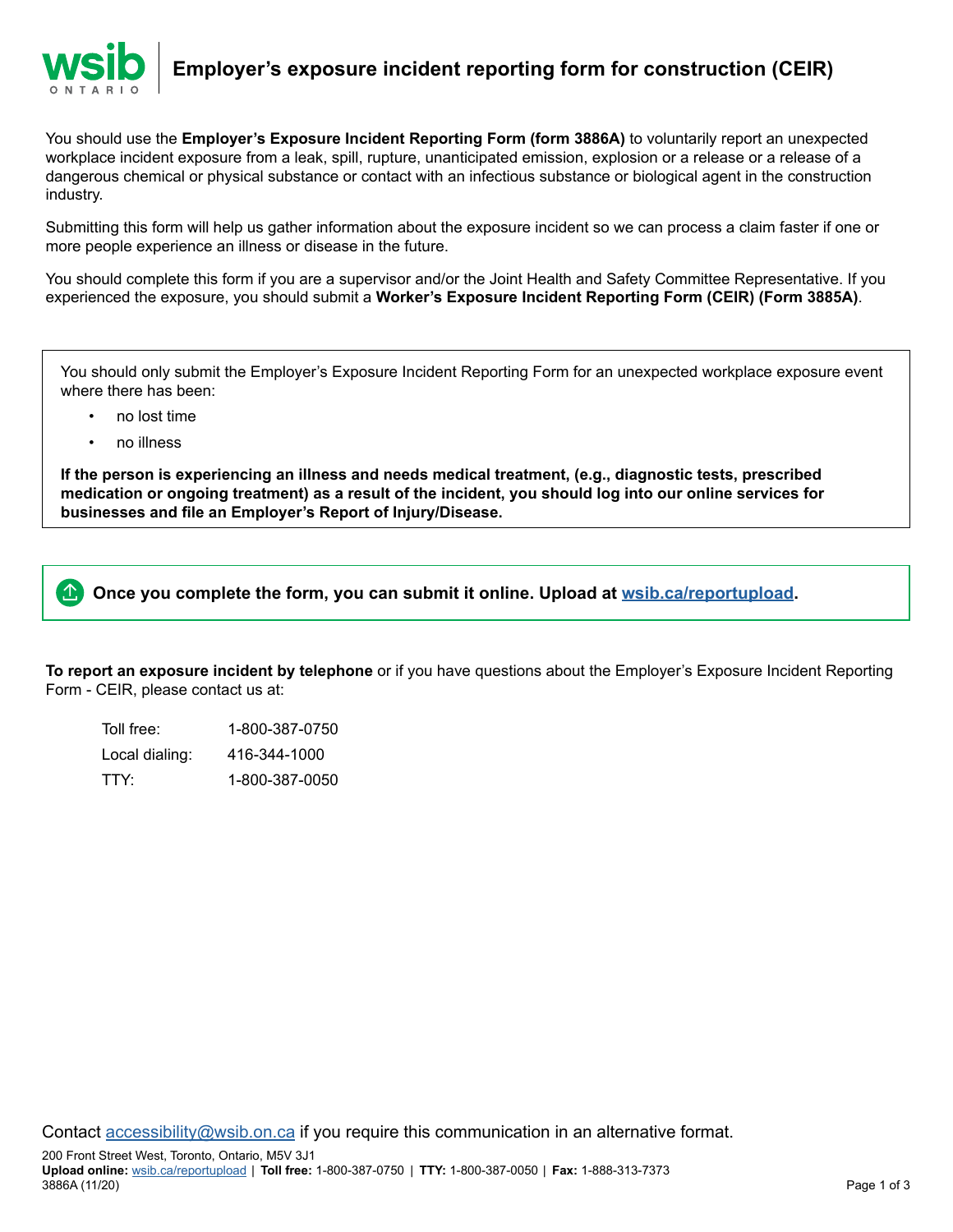

**Employer's exposure incident reporting form for construction (CEIR)**

**The information you provide will help us record the exposure incident. Please provide as much detail as possible.**

|                                                                                                                             | Section 1 - Employer's information                                                                                                            |             |                       |                       |                                            |                         |             |              |  |  |  |
|-----------------------------------------------------------------------------------------------------------------------------|-----------------------------------------------------------------------------------------------------------------------------------------------|-------------|-----------------------|-----------------------|--------------------------------------------|-------------------------|-------------|--------------|--|--|--|
| Employer's name (at time of incident)                                                                                       |                                                                                                                                               |             |                       |                       |                                            |                         |             |              |  |  |  |
|                                                                                                                             |                                                                                                                                               |             |                       |                       |                                            |                         |             |              |  |  |  |
|                                                                                                                             | Firm No.                                                                                                                                      |             | Class/Subclass        |                       |                                            | <b>NAICS Code</b>       |             |              |  |  |  |
|                                                                                                                             |                                                                                                                                               |             |                       |                       |                                            |                         |             |              |  |  |  |
|                                                                                                                             | Employer's address for correspondence                                                                                                         |             | City/Town<br>Province |                       | Postal code                                |                         |             |              |  |  |  |
|                                                                                                                             |                                                                                                                                               |             |                       |                       |                                            |                         |             |              |  |  |  |
|                                                                                                                             | Address for location of incident                                                                                                              | City/Town   |                       | Province              |                                            | Postal code             |             |              |  |  |  |
|                                                                                                                             |                                                                                                                                               |             |                       |                       |                                            |                         |             |              |  |  |  |
|                                                                                                                             |                                                                                                                                               |             |                       |                       |                                            |                         |             |              |  |  |  |
|                                                                                                                             | What is the nature of your business?                                                                                                          |             |                       |                       |                                            |                         |             |              |  |  |  |
|                                                                                                                             |                                                                                                                                               |             |                       |                       |                                            |                         |             |              |  |  |  |
|                                                                                                                             | Section 2 - Additional employer's information                                                                                                 |             |                       |                       |                                            |                         |             |              |  |  |  |
| Does the project or workplace have a functioning Joint Health and Safety Committee (JHSC)?<br>$\Box$ Yes<br>$\Box$ No       |                                                                                                                                               |             |                       |                       |                                            |                         |             |              |  |  |  |
|                                                                                                                             | Does the project or workplace have a Joint Health and Safety Representative?                                                                  |             |                       |                       |                                            |                         | $\Box$ Yes  | $\square$ No |  |  |  |
|                                                                                                                             | If the answer is yes to either or both of the above questions, please attach the report of the Joint Health and Safety Committee or the Joint |             |                       |                       |                                            |                         |             |              |  |  |  |
|                                                                                                                             | Health and Safety Representative.                                                                                                             |             |                       |                       |                                            |                         |             |              |  |  |  |
|                                                                                                                             | If the answer is no to the above questions, please attach the report of the exposed worker(s) if available.                                   |             |                       |                       |                                            |                         |             |              |  |  |  |
|                                                                                                                             |                                                                                                                                               |             |                       |                       |                                            |                         |             |              |  |  |  |
|                                                                                                                             | Is the worker covered by a Union/Collective Agreement?                                                                                        |             |                       |                       |                                            |                         | $\Box$ Yes  | $\Box$ No    |  |  |  |
|                                                                                                                             | If yes, please provide your union name and local.                                                                                             |             |                       |                       |                                            |                         |             |              |  |  |  |
|                                                                                                                             |                                                                                                                                               |             |                       |                       |                                            |                         |             |              |  |  |  |
|                                                                                                                             |                                                                                                                                               |             |                       |                       |                                            |                         |             |              |  |  |  |
| Please list all workers involved in the exposure incident (use additional sheet if necessary)<br>Date of birth (dd/mm/yyyy) |                                                                                                                                               |             |                       |                       |                                            |                         |             |              |  |  |  |
|                                                                                                                             | Given name<br>Last name                                                                                                                       |             |                       |                       |                                            | Date of hire            |             |              |  |  |  |
|                                                                                                                             | Address                                                                                                                                       |             | City/Town             |                       | Province                                   |                         | Postal code |              |  |  |  |
| $\mathbf 1$                                                                                                                 |                                                                                                                                               |             |                       |                       |                                            |                         |             |              |  |  |  |
|                                                                                                                             | Telephone                                                                                                                                     |             | Sex                   |                       |                                            | Social Insurance No.    |             |              |  |  |  |
|                                                                                                                             |                                                                                                                                               |             | $\square$ male        | ∃female               |                                            |                         |             |              |  |  |  |
|                                                                                                                             | Last name                                                                                                                                     | Given name  |                       |                       | Date of birth (dd/mm/yyyy)                 | Date of hire            |             |              |  |  |  |
|                                                                                                                             | Address                                                                                                                                       |             |                       | City/Town<br>Province |                                            |                         | Postal code |              |  |  |  |
| 2.                                                                                                                          |                                                                                                                                               |             |                       |                       |                                            |                         |             |              |  |  |  |
|                                                                                                                             | Telephone                                                                                                                                     |             | Sex                   |                       |                                            | Social Insurance No.    |             |              |  |  |  |
|                                                                                                                             |                                                                                                                                               | $\Box$ male | $\sqsupset$ female    |                       |                                            |                         |             |              |  |  |  |
|                                                                                                                             | Last name                                                                                                                                     | Given name  |                       |                       | Date of birth (dd/mm/yyyy)                 | Date of hire            |             |              |  |  |  |
|                                                                                                                             | Address                                                                                                                                       |             | City/Town             |                       | Province                                   |                         |             |              |  |  |  |
| 3.                                                                                                                          |                                                                                                                                               |             |                       |                       |                                            | Postal code             |             |              |  |  |  |
|                                                                                                                             | Telephone                                                                                                                                     |             | Sex                   |                       |                                            | Social Insurance No.    |             |              |  |  |  |
|                                                                                                                             |                                                                                                                                               |             | $\Box$ male           | ∃female               |                                            |                         |             |              |  |  |  |
|                                                                                                                             | Last name<br>Given name                                                                                                                       |             |                       |                       | Date of birth (dd/mm/yyyy)<br>Date of hire |                         |             |              |  |  |  |
|                                                                                                                             |                                                                                                                                               |             |                       |                       |                                            |                         |             |              |  |  |  |
| 4.                                                                                                                          | Address                                                                                                                                       |             |                       | City/Town             |                                            | Province<br>Postal code |             |              |  |  |  |
|                                                                                                                             | Telephone                                                                                                                                     |             | Sex                   |                       |                                            | Social Insurance No.    |             |              |  |  |  |
|                                                                                                                             |                                                                                                                                               |             | $\Box$ male           | $\Box$ female         |                                            |                         |             |              |  |  |  |

Contact **accessibility@wsib.on.ca** if you require this communication in an alternative format.

200 Front Street West, Toronto, Ontario, M5V 3J1 **Upload online:** [wsib.ca/reportupload](https://wsib.ca/reportupload) | **Toll free:** 1-800-387-0750 | **TTY:** 1-800-387-0050 | **Fax:** 1-888-313-7373 3886A (11/20) Page 2 of 3